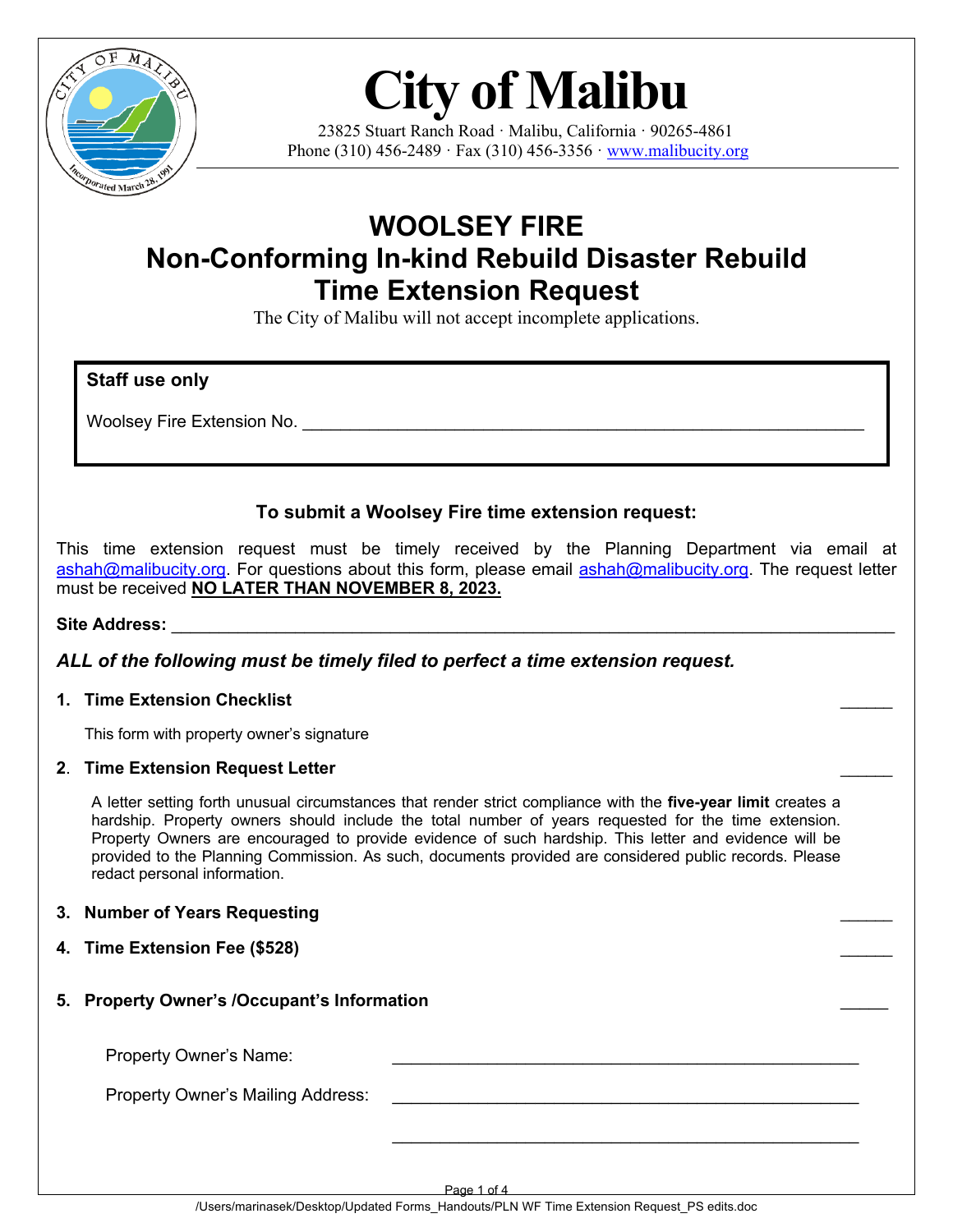Property Owner's Telephone: Property Owner's Email Address: **6. Proof of Ownership** \_\_\_\_\_ Grant deed for parcel(s); title report if parcel is vacant; and Operating Agreement for LLC or Trust Documents for Trusts to identify authorized representatives **7. Applicant's Information** If an applicant is submitting this form on behalf of the property owner, the Authorization to Submit a Project must be filled out and returned with this form. Applicant's Name:

Applicant's Mailing Address: \_\_\_\_\_\_\_\_\_\_\_\_\_\_\_\_\_\_\_\_\_\_\_\_\_\_\_\_\_\_\_\_\_\_\_\_\_\_\_\_\_\_\_\_\_\_\_\_\_\_\_\_\_\_\_

| Applicant's Telephone: |  |
|------------------------|--|
|                        |  |

 $\mathcal{L}_\text{max} = \frac{1}{2} \sum_{i=1}^n \frac{1}{2} \sum_{i=1}^n \frac{1}{2} \sum_{i=1}^n \frac{1}{2} \sum_{i=1}^n \frac{1}{2} \sum_{i=1}^n \frac{1}{2} \sum_{i=1}^n \frac{1}{2} \sum_{i=1}^n \frac{1}{2} \sum_{i=1}^n \frac{1}{2} \sum_{i=1}^n \frac{1}{2} \sum_{i=1}^n \frac{1}{2} \sum_{i=1}^n \frac{1}{2} \sum_{i=1}^n \frac{1}{2} \sum_{i=1}^n$ 

Applicant's Email Address: \_\_\_\_\_\_\_\_\_\_\_\_\_\_\_\_\_\_\_\_\_\_\_\_\_\_\_\_\_\_\_\_\_\_\_\_\_\_\_\_\_\_\_\_\_\_\_\_\_\_\_\_\_\_\_

#### **8. Acknowledgements**

MMC Section 17.60.020(A) states "Any structure which was lawfully erected and which does not conform to the current design and development standards or lot development criteria of this title may be continuously maintained and shall be treated in all respects as though in full compliance with this title."

Pursuant to MMC Section 17.60.020(C), any structure described in subsection Section 17.60.020 (A), may be remodeled, or may be reconstructed in the general location and to the same height as it existed prior to damage or destruction, subject to obtaining planning verification and provided that the application for the reconstruction is initiated with the city within three years of the date of damage or destruction, and a building permit is diligently pursued and obtained within five years from the date of damage or destruction and has not expired. A request for an extension of time to the three-year or five-year periods may be granted by the Planning Commission where it finds, based on substantial evidence, that due to unusual circumstances, strict compliance with the three- or five-year limit creates an undue hardship. Extensions may not total more than six years. Any reconstruction shall extend the termination date described in Section 17.60.040 for the use operating within such a structure.

I hereby certify that I am presently the legal owner of the above-described property and have read MMC Sections 17.60.020 (A) and (B).

PROPERTY OWNER SIGNATURE PROPERTY OWNER NAME (PRINT) DATE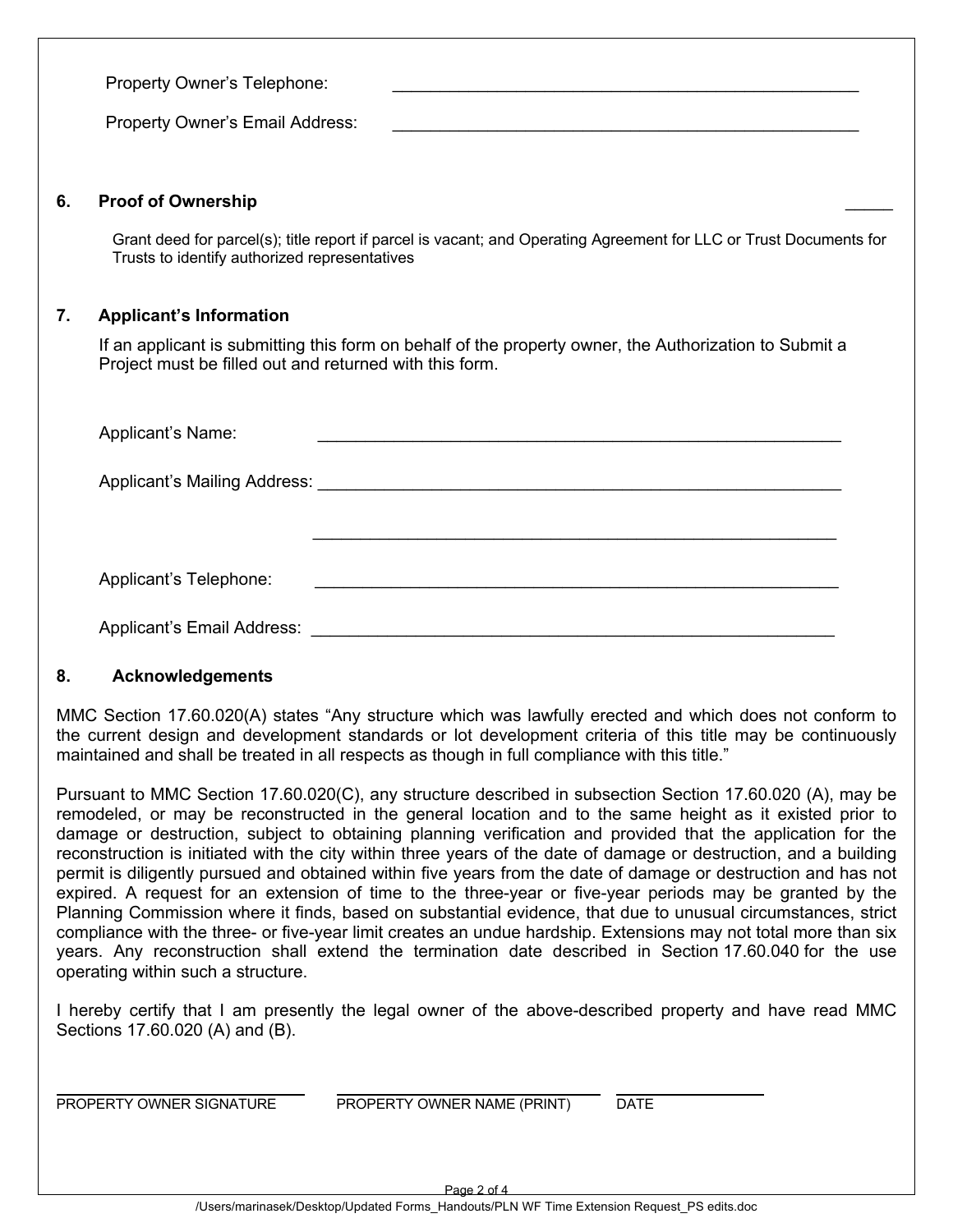**I hereby certify that the time extension request submittal contains all of the above items. I understand that if any of the items are missing or subsequently deficient, the time extension shall be deemed to have been withdrawn and the request is invalid. I acknowledge that the City strongly encourages me to immediately calendar the expiration date of this permit, that it is my responsibility to monitor its status and that the City has no ability to provide relief when a permit has expired.**

PROPERTY OWNER SIGNATURE PROPERTY OWNER NAME (PRINT) DATE

#### **9. Indemnification Clause**

The property owners, and their successors in interest, shall indemnify and defend the City of Malibu and its officers, employees and agents from and against all liability and costs relating to the City's actions concerning this project, including (without limitation) any award of litigation expenses in favor of any person or entity who seeks to challenge the validity of any of the City's actions or decisions in connection with this project. The City shall have the sole right to choose its counsel and property owners shall reimburse the City's expenses incurred in its defense of any lawsuit challenging the City's actions concerning this project.

PROPERTY OWNER SIGNATURE PROPERTY OWNER NAME (PRINT) DATE